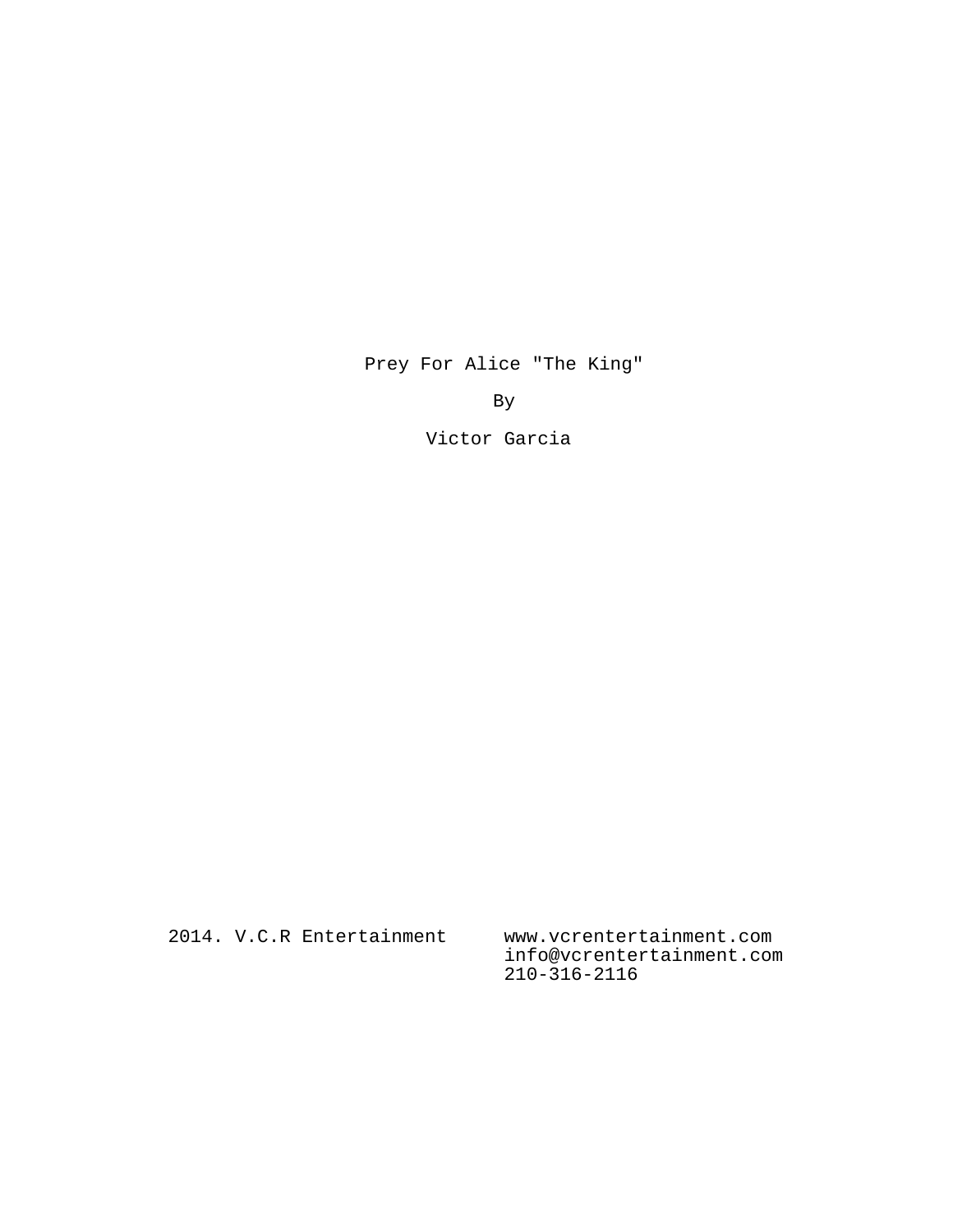## 1 INT. TORTURE CHAMBER-NIGHT 1

The room is black and empty, a board hangs on the wall with pictures of young girls that have x's marked over their smiling faces. In the corner of the room are some torn dusty clothes that could only fit a young girl and in the middle of the room sits a man, weak from hunger and dying of old age, thinking out loud while looking down at the ground.

## THE KING

once upon a time there was a very sick king and an evil queen, and they were mad. Together they ruled over a great kingdom for many years, but then one day the queen wanted a child to carry on her throne but the king was unable to bear children, and for good reason, for he had a disgusting urge for them and the queen in her wickedness locked the king away for his sickness.

MULTIPLE SHOTS OF THE KING IN THE SAME CROUCHED OVER POSITION.

## THE KING

The King was so sad and alone. Many years he sat in the darkness feeding on the scraps thrown to him like a rabid dog. The Queen did indulge him one kindness... she sent him gifts to help with his sickness. Day after day, the king took the gifts from the Queen. He knew his sickness was great, but there was no cure to be found, so he waited days, weeks, months... years and still a savior didn't come. He just wanted his misery to end, for someone to cure him, so he could reclaim what is rightfully his, but it's too late, for MY kingdom has gone mad, we have gone mad

The king quickly looks up into the camera

## THE KING Wouldn't you agree?

The Camera pans 180 around the King to see a little girl bound to a chair crying, the King stands up and walks around the chair to the side of the child.